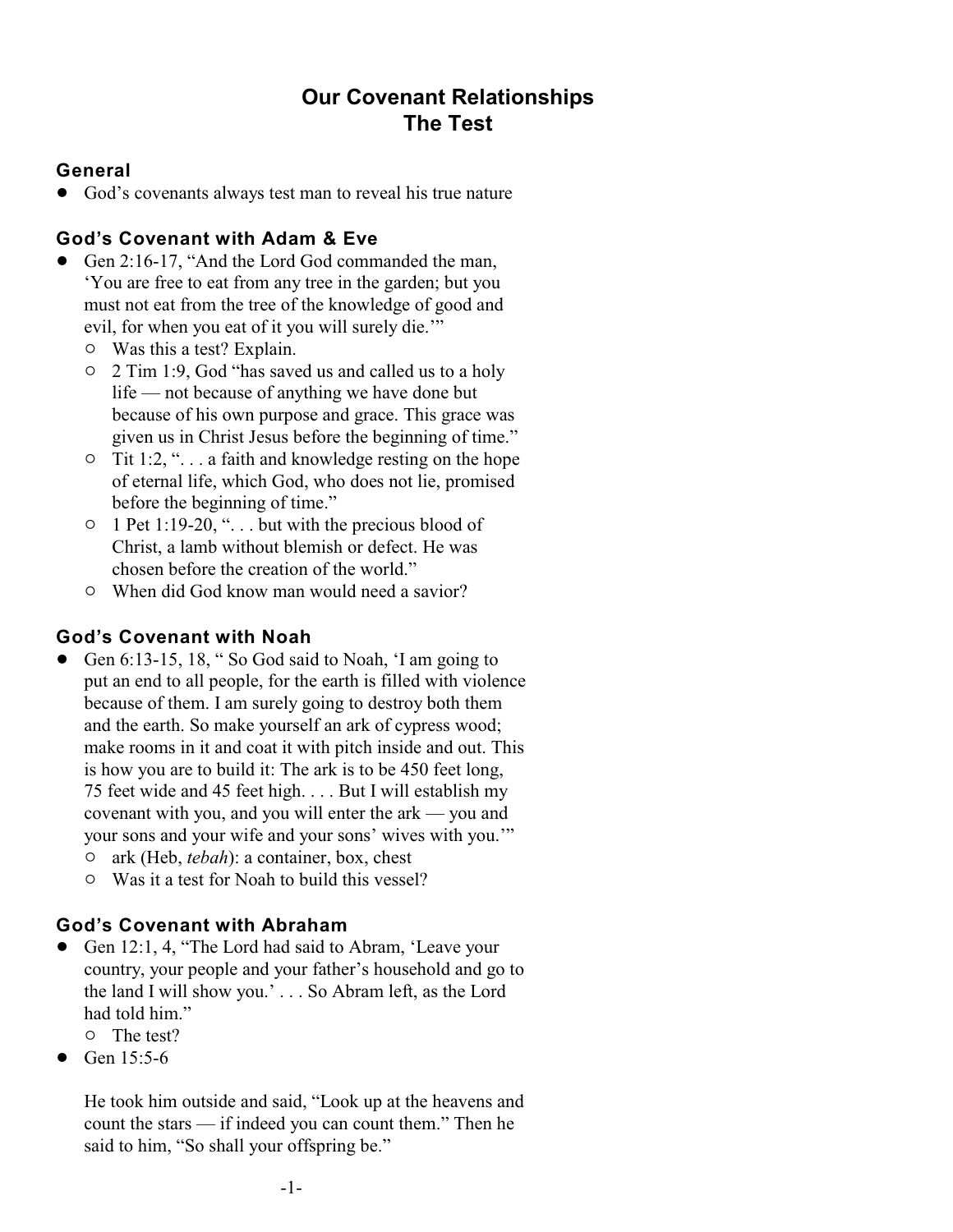Abram believed the Lord, and he credited it to him as righteousness.

- $\circ$  The test?
- Gen 22:1-3

Some time later God tested Abraham. He said to him, "Abraham!"

"Here I am," he replied.

Then God said, "Take your son, your only son, Isaac, whom you love, and go to the region of Moriah. Sacrifice him there as a burnt offering on one of the mountains I will tell you about."

Early the next morning Abraham got up and saddled his donkey.

 $\circ$  The test?

- ! Heb 11:17, "By faith Abraham, when God tested him, offered Isaac as a sacrifice."
	- " test (Gk, *peirazo*): (1) examine, submit another to a test to learn true nature; (2) try to trap, catch in a mistake; (3) tempt, for purpose of making one sin
- ! Heb 11:19, "Abraham reasoned that God could raise the dead, and figuratively speaking, he did receive Isaac back from death."
- Does God learn something by testing man?

## **God's First Covenant with Israel**

- ! Ex 15:25-26, "There the Lord made a decree and a law for them, and there he tested them. He said, 'If you listen carefully to the voice of the Lord your God and do what is right in his eyes, if you pay attention to his commands and keep all his decrees, I will not bring on you any of the diseases I brought on the Egyptians, for I am the Lord, who heals you."
	- " "test" (Heb, *nasah*): (1) test, try (attempt to learn the true nature of something); (2) attempt something
	- $\circ$  The test?
- Deut 8:2, "Remember how the Lord your God led you all the way in the desert these forty years, to humble you and to test you in order to know what was in your heart, whether or not you would keep his commands."
	- " "test" (Heb, *nasah*, above)
	- <sup>o</sup> "know" (Heb, *yada*): gain personal (firsthand) knowledge through the senses or by experience
	- $\circ$  The test?

## **God's Second Covenant with Israel**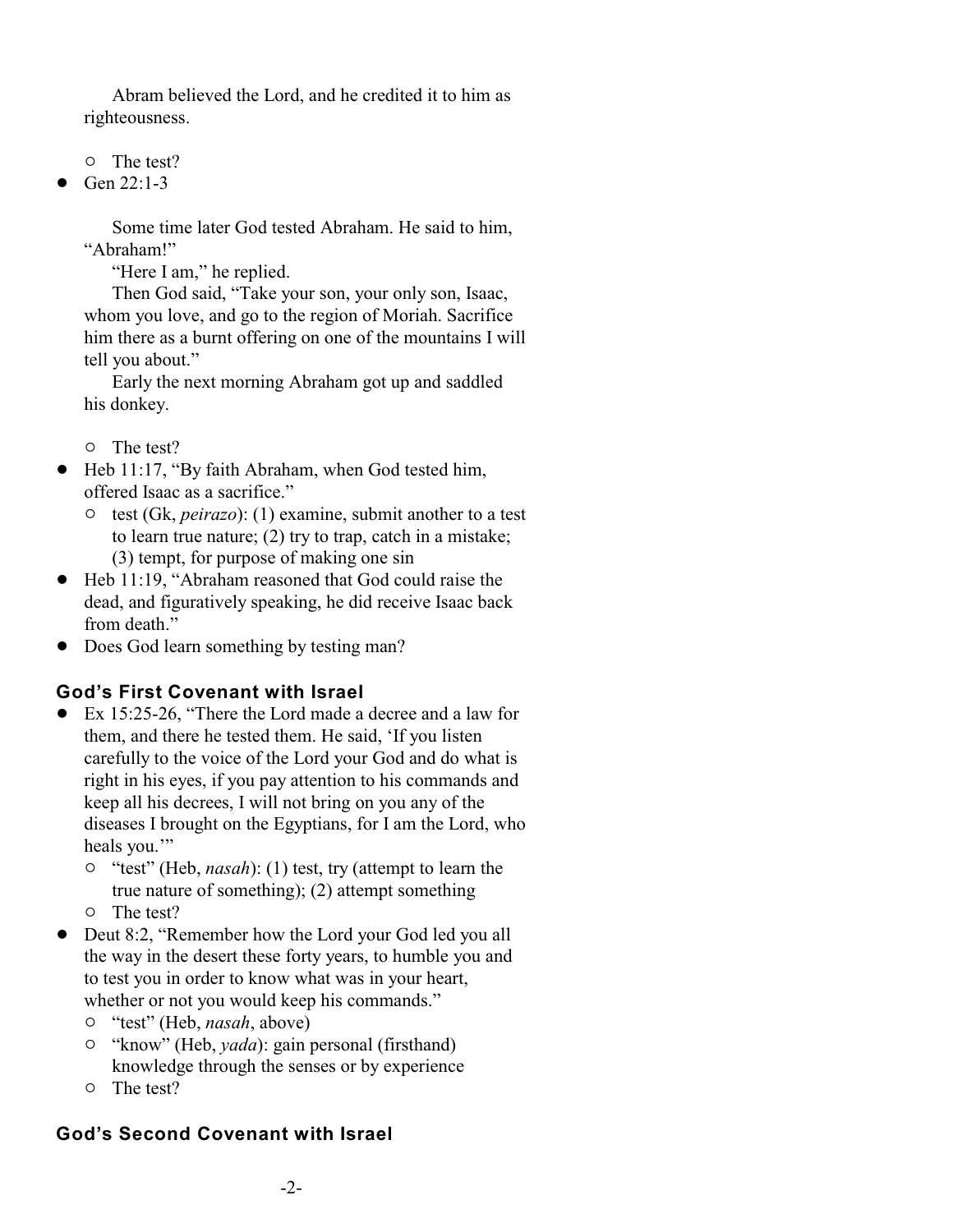- Deut 13:1-3, "If a prophet, or one who foretells by dreams, appears among you and announces to you a miraculous sign or wonder, and if the sign or wonder of which he has spoken takes place, and he says, 'Let us follow other gods' (gods you have not known) 'and let us worship them,' you must not listen to the words of that prophet or dreamer. The Lord your God is testing you to find out whether you love him with all your heart and with all your soul."
	- " "test" (Heb, *nasah*, above)
	- " "find" (Heb, *yadah*, above)
	- $\circ$  The test?
- Isa 48:10, "See, I have refined you, though not as silver; I have tested you in the furnace of affliction."
	- " "refine" (Heb, *sarap*): (1) remove impurities; (2) discover level of purity; (3) figuratively, to purify through suffering
	- <sup>o</sup> "test" (Heb, *bachar*): to choose or elect; in this verse, means God tested them and chose them on basis of the results
	- <sup>o</sup> "affliction" (Heb, *oni*): misery, affliction, suffering
	- $\circ$  What does this reveal about the purpose of testing?

#### **David and Jonathan's Covenant**

! 1 Sam 20:30-32 (David & Jonathan made covenant; David told Jonathan his father (King Saul) tried to kill him; Jonathan went to question his father)

Saul's anger flared up at Jonathan and he said to him, "You son of a perverse and rebellious woman! Don't I know that you have sided with the son of Jesse to your own shame and to the shame of the mother who bore you? As long as the son of Jesse lives on this earth, neither you nor your kingdom will be established. Now send and bring him to me, for he must die!

"Why should he be put to death? What has he done?" Jonathan asked his father. But Saul hurled his spear at him to kill him. Then Jonathan knew that his father intended to kill David.

 $\circ$  Was this a covenant test for Jonathan? Explain

#### **God's Covenant with David**

- ! Ps 139:23-24 (psalm of David), "Search me, O God, and know my heart; test me and know my anxious thoughts. See if there is any offensive way in me, and lead me in the way everlasting."
	- <sup>o</sup> "search" (Heb, *haqar*): explore, search out, investigate, discover
	- " "know" (twice) (Heb, *yadah*, above)